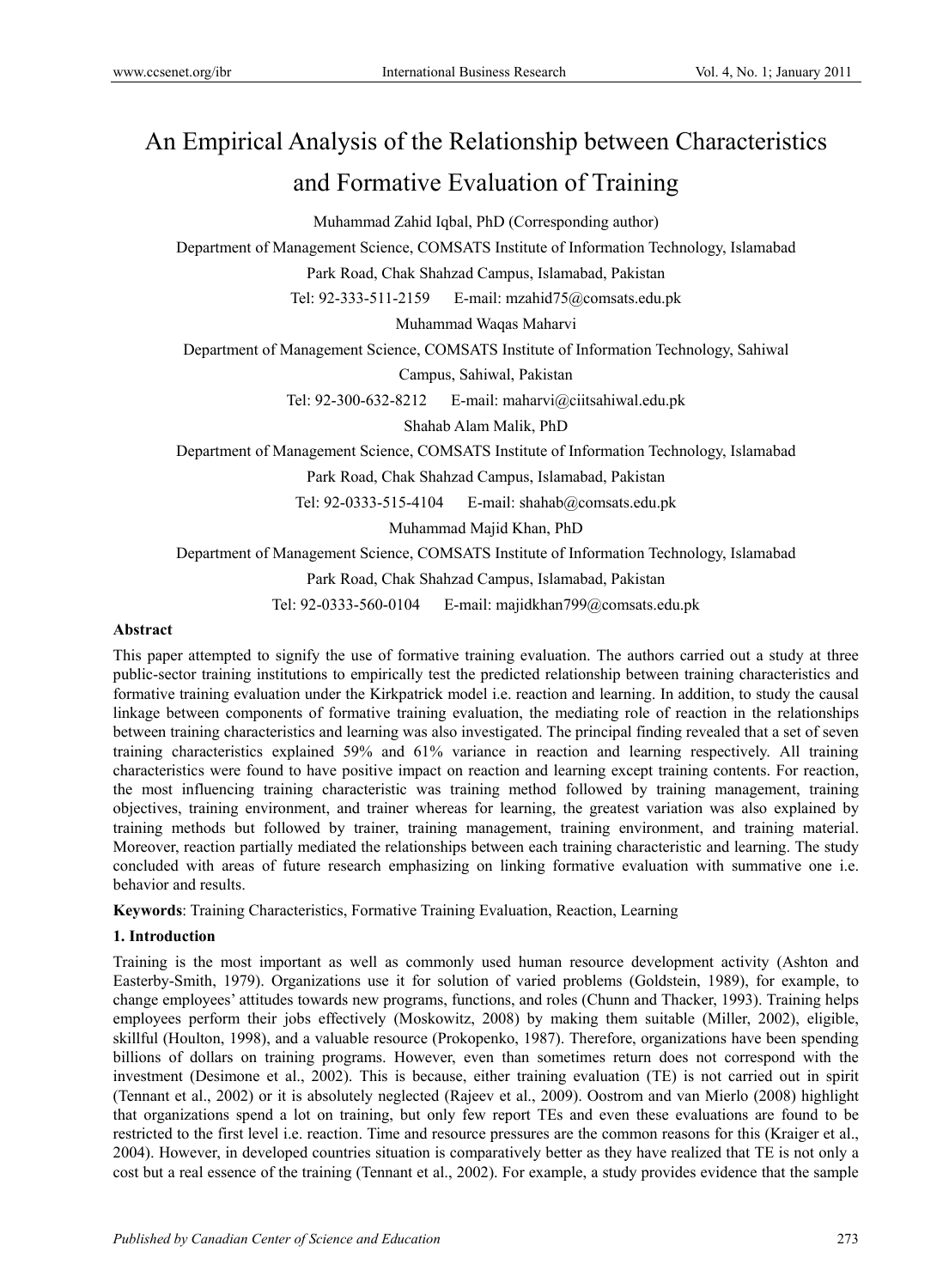US organizations allocated 10% of the annual training budget (\$30 billion) for its evaluation (Magdy, 1999). Contrarily, such examples are rare in developing countries as rarity of this practice is empirically evidenced, for example, in Kuwait, only 7.5% of the government and 13.5% of private organizations report that they evaluate their training programs (Al-Athari and Zairi, 2002). Meanwhile, some reasonable efforts are made. For example, in 1992, Malaysian government enacted that private-sector organizations will fund one percent of the payroll to the Human Resource Development (HRD) council. This council was developed, amongst others, to ensure the conduct of effective TE (Hashim, 2001).

By and large, TE is either completely avoided (Pershing and Pershing, 2001) or it is applied half heartedly (Twitchell and Holton, 2000). There are obvious reasons for avoiding TE at all or conduct of an ad hoc based, unsystematic, and informal one. Literature unveils that training professionals take TE as such an organized (Hashim, 2001) yet complex analysis of pre- and post-training data (Eseryel, 2002) that comprises hectic, time consuming, and difficult activities. Therefore, the authors attempted to find a workable solution that could provide the practitioners with an easy to practice and cost effective TE mechanism. In this connection, they empirically tested the predicted relationship between training characteristics (TC), i.e., training objectives, training contents, training material, trainer, training methods, training environment and training management, and two components of TE, i.e., reaction and learning, under the tenets of Kirkpatrick (1959) model that helps evaluators perform the basic but technical evaluation (Eseryel, 2002). The literature maintains that the TE consists of two techniques i.e. formative and summative (Rajeev et al., 2009). The first two levels of Kirkpatrick model, i.e., reaction and learning, are known as formative and the other two, i.e., behavior and results, are summative (Laird, 2003). Thus, this paper proposes and then empirically tests the predicted relationship between TC and formative TE (Collins, 2008) that ultimately leads to training effectiveness (Kraiger et al., 2004). Levels of Kirkpatrick model are causally linked (Wang et al., 2002) hence, reaction is predicted to be playing role of a mediator. Therefore, this study also analyzes the intervening role of reaction in the relationships between TC and learning

The main objective of this study is to highlight the importance of TE in the public-sector training institutions by analyzing impact of TC on the formative TE. To achieve the research objective, the authors pose the following research questions: Are interrelationships among TC significant? To what extent training characteristics influence formative TE? and Does reaction mediate in relationships between TC and Learning?

### **2. Literature Review**

### *2.1 Training Evaluation*

TE standardizes the training process (Smith and Piper, 1990) to make it effective and useful for achieving predetermined goals of the organization (Miller, 2002). These goals are also known as 'organizational outcomes' (Lee and Pershing, 1999) such as, utilizing the available human resource optimally and increasing outputs to elevate the productivity (Sugrue and Fuller, 1999). However, to achieve these outcomes, this paper proposes a bi-dimensional approach to evaluation in which the authors suggest that the circumference of evaluation should not be wide and broad (Collins, 2002) but rather narrowly focus on fulfilling the needs of training participants. Therefore, this paper includes the first two components of the best known (Oostrom and van Mierlo, 2008), simple (Kirkpatrick, 1996) practicable (Hamtini, 2008), flexible, widely applicable (Aldrich, 2002), extensively accepted and used (Tian et al., 2007), and frequently described (Bober and Bartlett, 2004) TE model offered by Kirkpatrick (1959). The literature provides support to the first two components of this model, i.e., reaction and learning, as most of the TEs have focused primarily on them (Ban and Faerman, 1990) because these are usually assessed within the training setting and are easy to measure (Collins, 2008). In the beginning of this decade, empirical evidence revealed that among organizations participating in the American Society for Training Development's (ASTD) benchmarking service, 75% measured 'reaction' and 41% measured 'learning' (Kraiger et al., 2004). The other researches also endorse its popularity. For example, in Kuwait, most of the government and private-sector organizations use this model. Overall, 95% reported use of Kirkpatrick model whereas only five percent used the others (Al-Athari and Zairi, 2002). The previous research (Indira, 2008) revealed that its participants appreciated components of other TE models, which were identical to Kirkpatrick's.

Focus of this study is only on formative TE because it evaluates the training activities when learning is taking place and procedures are in progress. It also judges the learning materials, trainee's learning, success and trainer's competency etc. It therefore, contributes to achieve the targets and provides solution for upcoming problems that may create obstacles in the way of success (Laird, 2003). Moreover, TE in key areas, such as reaction and learning, also helps measure training effectiveness (Pandey, 2007). Following are the two components of formative TE:

#### 2.1.1 Reaction

Most of the studies on training effectiveness are based on reaction (Oostrom and van Mierlo, 2008) as 85% of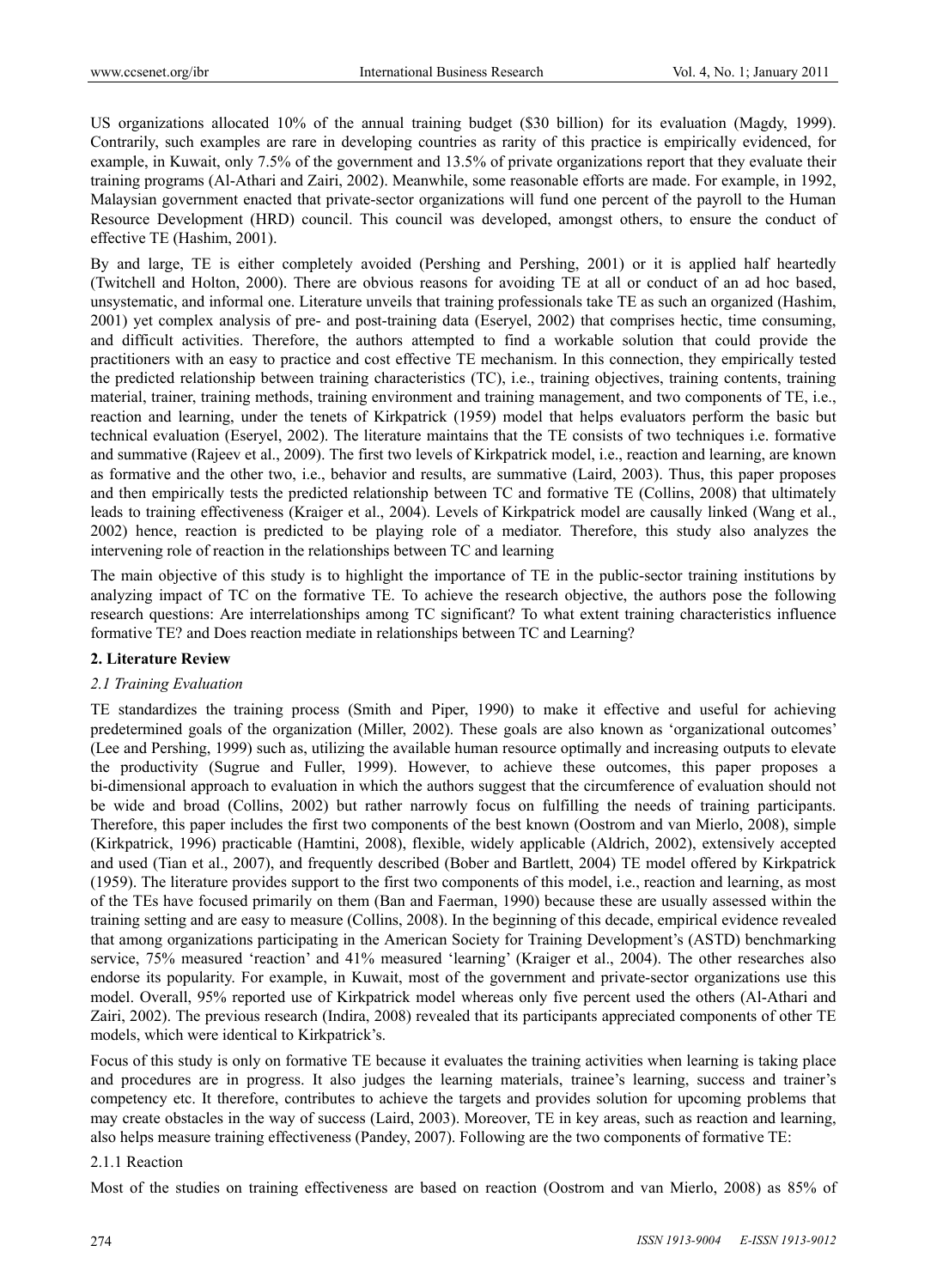government and 73% of business organizations evaluate only the reaction of trainees (Al-Athari and Zairi, 2002). Reaction is trainee's response to training activities, which is based on his/her opinions, observations, judgments, perceptions, and understanding about the training program as well as his/her performance (Jeng and Hsu, 2002; Rajeev et al., 2009). Oostrom and van Mierlo (2008) clarify that this response is post-training. This level of evaluation focuses on the key stakeholder, i.e., the trainee who responds only by showing his/her behavior towards training, and therefore, researchers prefer the aspects of authenticity and usefulness of measuring trainees' reactions so that accuracy is ensured (Kirkpatrick and Kirkpatrick, 2006). Reaction is considered as a major source of information for formative TE (Tan and Hall, 2003) because it provides immediate response that facilitates trainers in enhancing the quality of the ongoing training program (Lee and Pershing, 1999).

### 2.1.2 Learning

Learning is the second level of TE model. It is measured by assessing whether there is a positive change in the level of trainees' knowledge, skills, and abilities (KSA) (Rajeev et al., 2009). However, some researchers focus on the subjective response of trainees only (Galloway, 2005) but others are in favor of objective measurement revealing difference between the prior and the current level of trainees' KSA (Jeng and Hsu, 2002). The ultimate objective of this level of TE is to help trainees reflect in their job performance about what they have learned (Kirkpatrick 1996).

### *2.2 Training Characteristics*

Literature reveals that certain attributes affect the training outcomes (Aldrich, 2002) and trainees' feedback that reveals the ultimate effect in TE mechanism. In the current study, these attributes are titled as training characteristics (TC), which are training objectives, training contents, training material, trainer, training methods, training environment, and training management (Kirkpatrick, 1996). These TC have been reported to have an ability to influence the outcomes of TE (Eseryel, 2002) especially, with regard to reaction (Jeng and Hsu, 2002) and learning (Tan and Hall, 2003).

## 2.2.1 Training objectives

Well defined training objectives provide suitable and accurate criteria for TE (Kirkpatrick, 1996). The 'well defined' means those training objectives which are vivid (Collins, 2002), quite visible, certain to achieve the target (Goldstein, 1989), and are part of the training plan (Tenant et al., 2002) that focuses on the requisite level of KSA. Literature reveals that training objectives relate to TE (Houlton, 1998) because training professionals become clear headed about the reasons of developing, changing, and improving the training program by identifying its objectives (Miller, 2002). Therefore, training objectives are considered as one of the benchmarks of TE as well as future training programs (Barrington and Reid, 1997). Literature also emphasizes that training objectives should be consistent with the TE purposes (Lee and Pershing, 1999).

### 2.2.2 Training contents

Outcomes of training (Farr et al., 1993) as well as trainees' reaction and learning are dependent on the training content e.g. unnecessary repetition and misconceptions in the content affect the criterion accordingly (Lee and Pershing, 1999). Therefore, training content is deemed predictor of formative TE. The important aspects of training contents are, amongst others, its organization and suitability of the method of delivery (Robinson and Robinson, 1989).

### 2.2.3 Training material

The training material affects the evaluation of training in general and of its contents in particular (Dick and Carry, 1996). This is done by looking at quality, changeability and difficulty level of the training material, i.e., audio/visual aids, handouts, and study material etc. However, in addition to having an influence on TE, training material relates strongly to training contents (Lee and Pershing, 1999) and training environment (Hellebrandt and Russell, 1993) to make overall training program useful. However, according to the predictive evaluation model (Lanigan, 2008) training material relates to training reaction.

### 2.2.4 The Trainer

The trainer standardizes the TE in a positive manner (Hashim, 2001) because s/he is the main contributor towards success of training (Hesseling, 1966). S/he also encourages and motivates the trainees towards learning (Forsyth et al., 1995) that further enhances the effectiveness of the training program by formulating performance standards for trainees during training (Power, 1992). Therefore, the trainer is predicted to have positive influence on reaction and learning of the trainees.

### 2.2.5 Training methods

Training methods are instrumental to success of the training program. These provide an efficient design to facilitate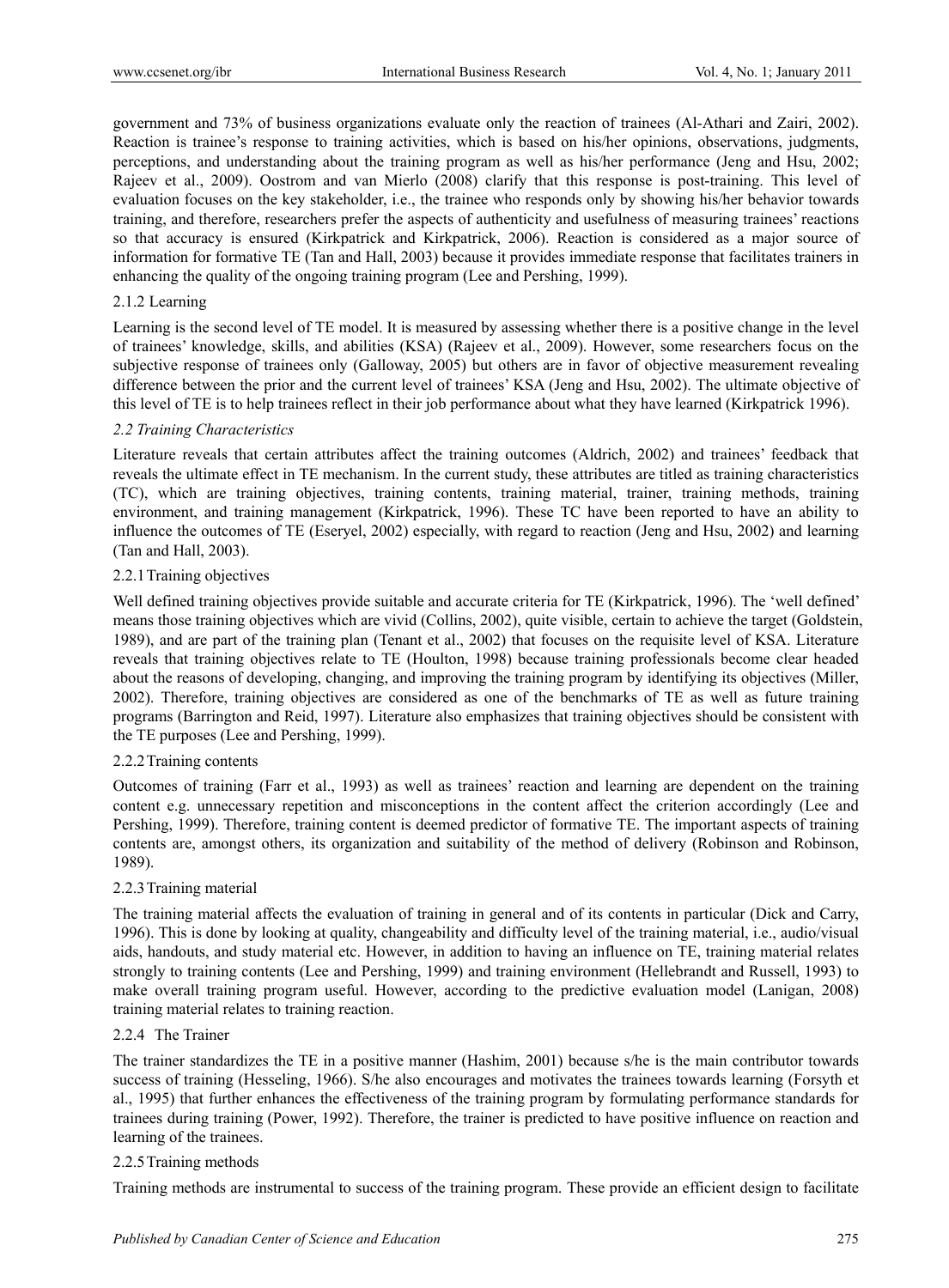effective delivery of training material for achievement of training objectives. Selecting the most appropriate training method to meet training objectives is more important than other issues (Dean, 1994). Training methods can be on-the-job or off-the-job. In on-the-job training actual environment becomes a guideline for trainees because it is an efficient learning tool for trainees to perform in actual situation whereas, off-the-job training provides an open forum in artificial environment for learning with confidence (Coles, 2000).

#### 2.2.6 Training environment

Training location or environment facilitates trainees' learning (Harris and Tessmer, 1992). Therefore, Russ-Eft (2002) maintains that the criteria for TE must reflect suitability of the training environment including physical facilities, equipments (Wart et al., 1993), accommodation, classrooms, etc. because these have a significant impact on trainees' feedback (Haertel and Walberg, 1988).

### 2.2.7 Training management

Training manager is one who makes the training program useful and effective (Tracey, 1992). Training management plays a central role in selection of training objectives, contents and methods. This is done by an effective teamwork (Lee and Pershing 1999). Likewise, effective TE is also a concern of the training manager. His/her skills and abilities make the training program successful (Forsyth et al., 1995). Moreover, placing due emphasis on the quality of learning is a concern of training management therefore, TE should reflect on these issues as well.

## **3. The Research Model and Hypotheses**

The research model studies the relationship between TC and formative TE under the Kirkpatrick (1959) model (see Figure 1). The study analyzes the relative importance of all TC on reaction and learning. In addition, consistent with previous literature (e.g. Wang et al., 2002), it also analyzes the intervening role of reaction in the relationship between TC and learning. Following are the research hypotheses:

*Hypothesis 1*: Training characteristics: training objectives, training contents, training material, trainer, training methods, training environment and training management have significant positive impact on reaction.

*Hypothesis 2*: Training characteristics: training objectives, training contents, training material, trainer, training methods, training environment and training management have significant positive impact on learning.

*Hypothesis 3*: The relationships between training characteristics: training objectives, training contents, training material, trainer, training methods, training environment and training management, and learning are mediated by reaction.

### **4. Method**

### *4.1 Sample and Procedure*

Training organizations use Kirkpatrick model for TE but their results are not found in literature (Indira, 2008) especially, those which are based on trainees' reaction and learning (Morgan and Casper, 2000). Therefore, the authors selected three public-sector training institutions in Islamabad Viz. National Institute of Science and Technical Education (NISTE), National Institute of Banking and Finance (NIBAF) and Pakistan Planning and Management Institute (PPMI). Trainees of one training program at each institute were taken as sample. This is because, trainees are the most important figure of evaluation practice and their perceptions can standardize it in a positive manner (Hashim, 2001). NISTE, NIBAF, and PPMI impart training to the teachers of government schools, bankers of national banks, and government officials respectively.

A total of 500 questionnaires were personally distributed to training institutions NIBAF (150), NISTE (150), and PPMI (200). Response from NISTE was 49 yielding 33%, NIBAF (87, 58%), and PPMI (104, 52%). The authors did not include the questionnaires having more than 25% blank responses (Sekaran, 2003). Therefore, finally 212 questionnaires (46, 78, and 88 from NISTE, NIBAF, and PPMI respectively) were used for analysis. The sample comprised 78.8% male participants. There age cohorts were: 20-29 years (12.3%), 30-39 (43.4%), 40-49 (33.0%), 50 and above (11.3%). As regards education, 82.5% had Master's degree and rests were Graduates. Experience in years revealed that 6.6%, 11.8%, 32.1%, and 49.5% had less than one year, one to three, four to seven, and more than eight years respectively.

#### *4.2 Measures*

Previous researches on TE, especially on reaction and learning, report use of questionnaire for data collection (e.g. Jeng and Hsu, 2002; Al-Athari and Zairi, 2002; Indira, 2008). Moreover, The Kirkpatrick model focuses only on post-training measures (Tennant et al., 2002) therefore, for this cross-sectional type of causal study, the authors collected data in non-contrived environment by adapting the TE measures (reaction and learning) originally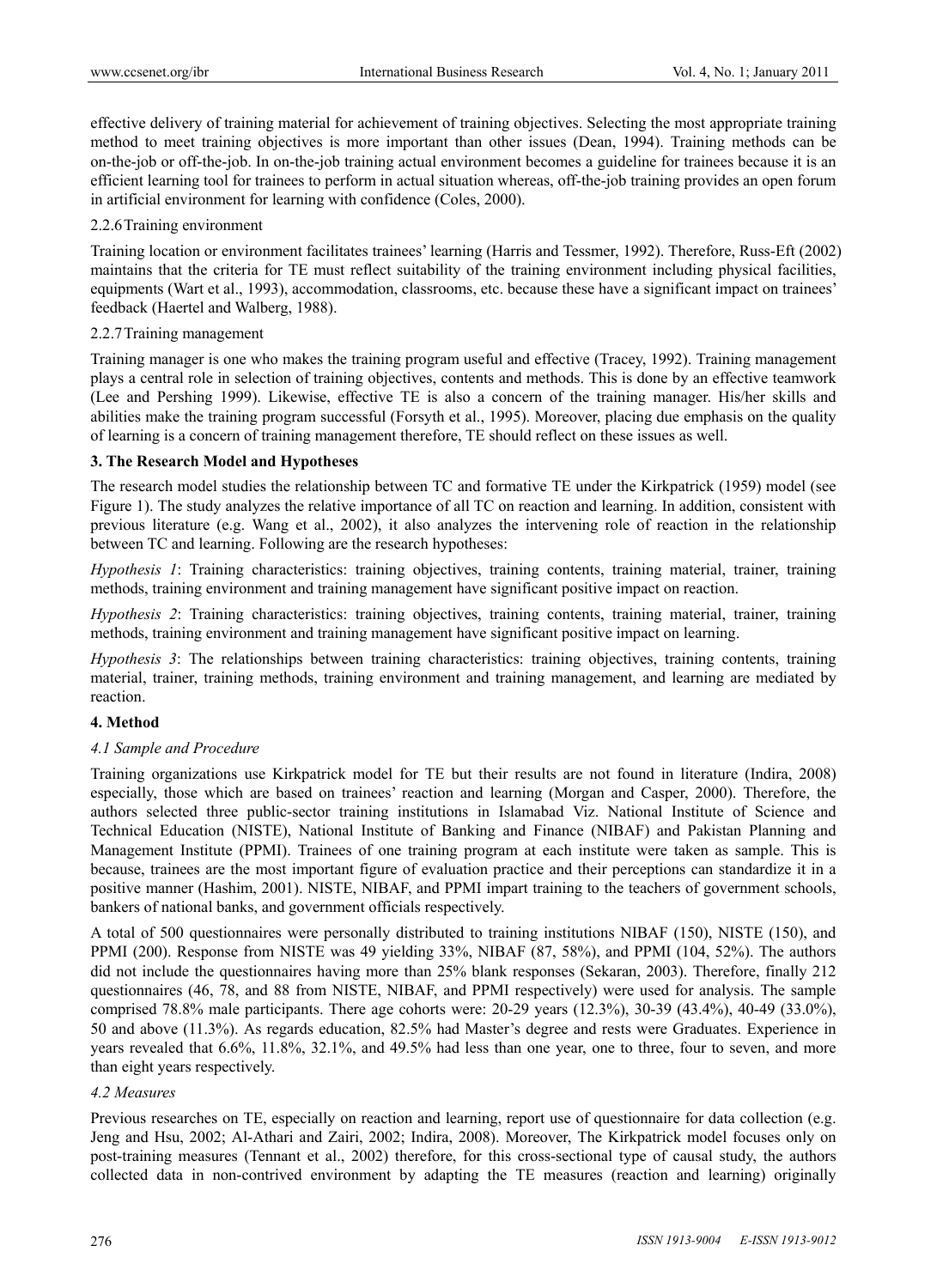developed by Rae (2004) and TC measures developed by "Community-based psychological support: a training manual" (2003), after conduct of trainings at sample training institutions. The measures were scaled at seven points. Measures of all TC, except 'training methods,' were scaled at agreement level  $(1 = \text{strongly Disagree to } 7 = \text{Strongly}$ Agree). Constructs of 'training methods' and 'learning' were scaled with 'to what extent' categories  $(1 = Not at all to$  $7 =$  To a very large extent). The response on 'reaction' was elicited on 'satisfaction' scale (1 = Very Dissatisfied to 7 = Very Satisfied). Original measures were modified with permission from developers to make them consistent with the respective constructs of interest and corresponding to design and analysis of the study. Following are details:

*Reaction* evaluates how well trainees like the training program using data on their perceptions, satisfaction with program objectives, content, instruction, delivery, and trainers (Tian et al., 2007; Hahs-Vaughn et al., 2007). Therefore, the authors examined trainees' reactions to and satisfaction with the 10 features of the training program (e.g., Stimulating, Challenging, Well conducted, Interesting, Utilization of time, Relevance to my job etc.).

*Learning* refers to an increase in knowledge (Oostrom and van Mierlo, 2008) and desired change in skills and attitudes of trainees brought about by the training program (Tian et al., 2007). Therefore, beyond satisfaction (Hahs-Vaughn et al., 2007), the participants were asked to self-report on learning by responding to six items (e.g., you feel you have learnt from this training, the training encouraged exchange of information etc.).

*Training Objectives* was measured by three items (e.g. Training was designed according to its objectives covering my learning needs etc.). *Training Contents* (three items, e.g., information given in this training is usefully applicable in my job etc.). *Training Material* (three items, e.g., provided material was related to the training objectives etc.). *Trainer* (three items, e.g., the trainer was well-prepared and organized etc.). *Training Methods* was measured by asking about appropriateness of four methods, such as lecture, group discussion, role play, and review and revision exercises, which were used in the training program. *Training Environment* (three items, e.g., the training environment was supportive to the learning process etc.). *Training Management* (three items, e.g., management designed training program according to TNA etc.).

## **5. Results**

Table 1 shows that the Cronbach's alphas for each scale and overall questionnaire are acceptable (Sekaran, 2003; Gliem and Gliem, 2003). Moreover, descriptive statistics reveal that average score of all variables is falling close to respective higher category.

# *5.1 Hypotheses Testing*

The hypotheses are tested by carrying out multiple regression analysis and simple mediation techniques. The multiple regression technique is applied by using both standard and stepwise methods. Former is used with the objective of finding the relative importance of each TC for each component of formative TE whereas, later is used to refine the results further and to identify the best model corresponding to each formative TE response. However, the authors preferred to run tests of assumptions to be satisfied before application of regression analysis (Iqbal, 2008; Awan 2008). These assumptions are of sample size, multicollinearity, normality, and independence of observations (Carver and Nash, 2000).

The suitability of the sample size for multiple regression is determined by the formula:  $N > 50 + 8$ m, where N = sample size and m = number of independent variables. The results show that sample size of this study is suitable for regression analysis. The authors adopted three ways to satisfy assumption of multicollinearity i.e. analysis of intercorrelations among the independent variables, Tolerance (defined as  $1 - R^2$ ), and Variance Inflation Factor (VIF). Table 2 shows that in case of all TC, Tolerance > 0.1 and VIF < 10. Moreover, correlation coefficients are within the range i.e.  $r < 0.90$  (Hadi and Chatterjee, 2006). These results satisfy the assumption of multicollenarity. The authors used one technique to satisfy the assumption of normality i.e. Normal probability plot (Carver and Nash, 2000). For all hypotheses, Figures 2a and 2b show normal probability plot of regression standardized residual (also called Normal P-P plot) showing all observations close to  $45^{\circ}$  line. This indicates satisfaction of assumption of normality. The values of Durbin-Watson coefficient for dependent variables of reaction and learning are 1.826 and 1.825 respectively. These values are within the range (1.5 < *DW* > 2.5) hence, assumption of independence is satisfied (Iqbal, 2008).

### 5.1.1 Hypothesis 1

The results in Table 3 show that corresponding to hypothesis 1 the regression model provides evidence of its fitness  $(F = 44.426, p < 0.01)$  revealing strong multiple correlation between all TC and reaction as the first component of formative TE. The coefficient of determination reveals 59% variation in reaction is explained by TC. The *t* statistic for training objectives, training material, trainer, training methods, training environment and training management (*t*  $= 3.562, 1.918, 1.957, 2.780, 3.278$  and 4.876 respectively,  $p < 0.01$ ) for respective *b* coefficients provide very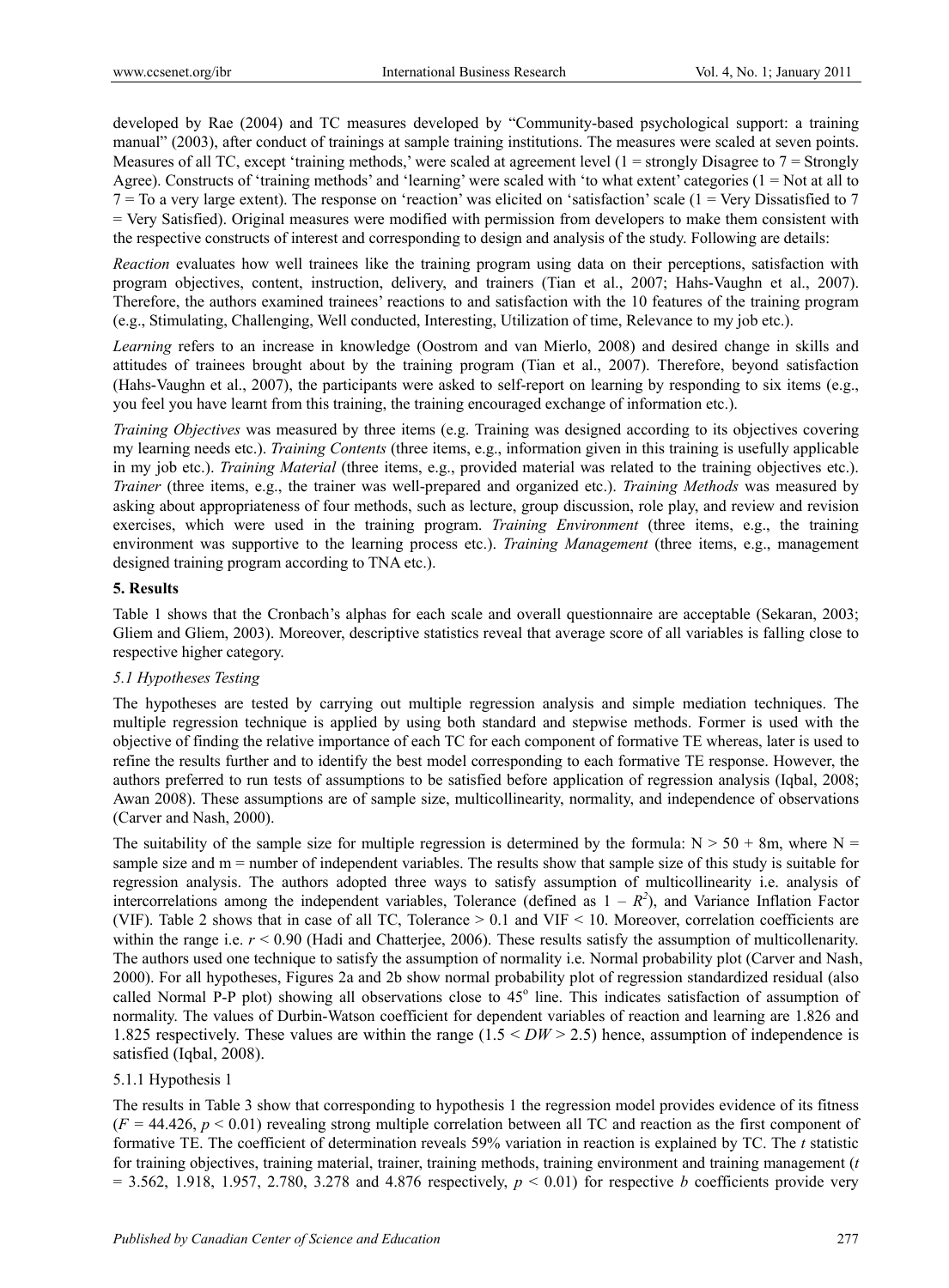strong evidences that the slops associated with above mentioned TC are not equal to zero. These *b* coefficients are positive and indicate direct relationship with reaction. However, the *b* coefficient associated with training contents is negative, indicating inverse relationship with reaction. The *b* coefficient for intercept indicates positive and direct relationship with reaction representing the value of reaction if all TC are equal to zero. Table 4 presents the output of stepwise method with the purpose of refining the results further. The stepwise procedure generated five steps. Step 1 reveals the TC having the greatest impact on reaction followed by steps 2, 3, 4, and 5 showing combinations of next to the best one. For all steps respective regression models provide evidences for their fitness (*F =* 135.814, 109.398, 87.837, 71.531 and 59.675 respectively, *p* < 0.01) revealing strong multiple correlations between respective TC and reaction. The coefficients of determination reveal 39.0%, 50.7%, 55.2%, 57.2% and 58.2% variations in reaction are explained by combinations of TC in steps 1, 2, 3, 4, and 5 respectively. The *t* statistic for training methods (step 1: *t*  $= 11.654$ ,  $p < 0.01$ ); training methods and training management (step 2:  $t = 8.336$  and 7.126 respectively,  $p < 0.01$ ); training methods, training management, and training objectives (step 3:  $t = 6.886, 6.087,$  and 4.713 respectively,  $p \leq$ 0.01); training methods, training management, training objectives, and training environment (step 4: *t* = 4.496, 4.888, 4.294, and 3.267 respectively, *p* < 0.01); and training methods, training management, training objectives, training environment, and trainer (step 5:  $t = 3.016$ , 4.914, 3.716, 3.211, and 2.392 respectively,  $p < 0.05$ ) provide strong evidences that the slops associated with above-mentioned TC are not equal to zero. All *b* coefficients are positive and indicate direct relationships with reaction. Similarly, *b* coefficients for intercepts also indicate direct relationship with reaction representing the value of reaction if all TC are equal to zero.

#### 5.1.2 Hypothesis 2

The results in Table 3 show that corresponding to hypothesis 2 the regression model provides evidence of its fitness  $(F = 48.331, p < 0.01)$  revealing strong multiple correlation between all TC and learning as the second component of formative TE. The coefficient of determination reveals 61.3% variation in learning is explained by TC. The *t* statistic for training objectives, training material, trainer, training methods, training environment and training management (*t* = 1.573, 1.808, 4.536, 3.036, 3.295, and 3.259 respectively, *p* < 0.01) for respective *b* coefficients provide very strong evidences that the slops associated with above mentioned TC are not equal to zero. These *b* coefficients are positive and indicate direct relationship with learning. However, the *b* coefficient associated with training contents is negative, indicating inverse relationship with learning. The *b* coefficient for intercept indicates positive and direct relationship with learning representing the value of learning if all TC are equal to zero. In Table 4, the results of stepwise procedure reveal five steps. For all steps respective regression models provide evidences for their fitness  $(F = 159.352, 119.072, 98.686, 81.412$  and 67.671 respectively,  $p \le 0.01$ ) revealing strong multiple correlations between respective TC and learning. The coefficients of determination reveal that 44.4%, 52.8%, 58.1%, 60.4% and 61.2% variations in learning are explained by combinations of TC in steps 1, 2, 3, 4, and 5 respectively. The *t* statistic for training methods (step 1:  $t = 13.014$ ,  $p < 0.01$ ); training methods and trainer (step 2:  $t = 7.170$  and 6.207 respectively,  $p < 0.01$ ); training methods, trainer, and training management (step 3:  $t = 5.474$ , 6.136 and 5.254 respectively,  $p < 0.01$ ); training methods, trainer, training management, and training environment (step 4:  $t = 3.466$ , 6.044, 3.832 and 3.578 respectively,  $p \le 0.01$ ; and training methods, trainer, training management, training environment, and training material (step 5:  $t = 3.050$ , 4.533, 3.423, 3.459 and 2.356 respectively,  $p < 0.05$ ) provide strong evidence that the slops associated with above-mentioned TC are not equal to zero. All *b* coefficients are positive and indicate direct relationships with learning. Similarly, *b* coefficients for intercepts also indicate direct relationship with learning representing the value of learning if all TC are equal to zero.

#### 5.1.3 Hypothesis 3

The authors adopted simple mediation procedure (Preacher and Hayes, 2004) to test the hypothesis 3. Results in Table 5 reveal that difference between direct and indirect effects of each TC on Learning (c - c) is positive however, no c is zero. Hence, reaction partially mediates the relationships between each TC and Learning. These results partially substantiate the predicted intervention of reaction in relationships between TC and Learning that further supports Wang et al. (2002), who maintain that levels of Kirkpatrick model are causally linked.

#### **6. Discussion**

Training professionals maintain that an organization cannot determine the effectiveness of a training program without evaluating it (Collis, 2002). There are multiple criteria for TE, for example, it is linked with achievement of training objectives, desired financial outcomes, or employees' learning that improves their performance. This study focused on the last because it additionally helps achieve the former ones too. Moreover, this paper attempted to signify the formative TE practice by identifying TC and assessing their impact on TE in public-sector training institutes of Islamabad, Pakistan. The authors endeavored to promote the TE practice in Pakistan and tried to bridge up their findings with previous studies. The focus of this study was on Kirkpatrick's model, which is generally used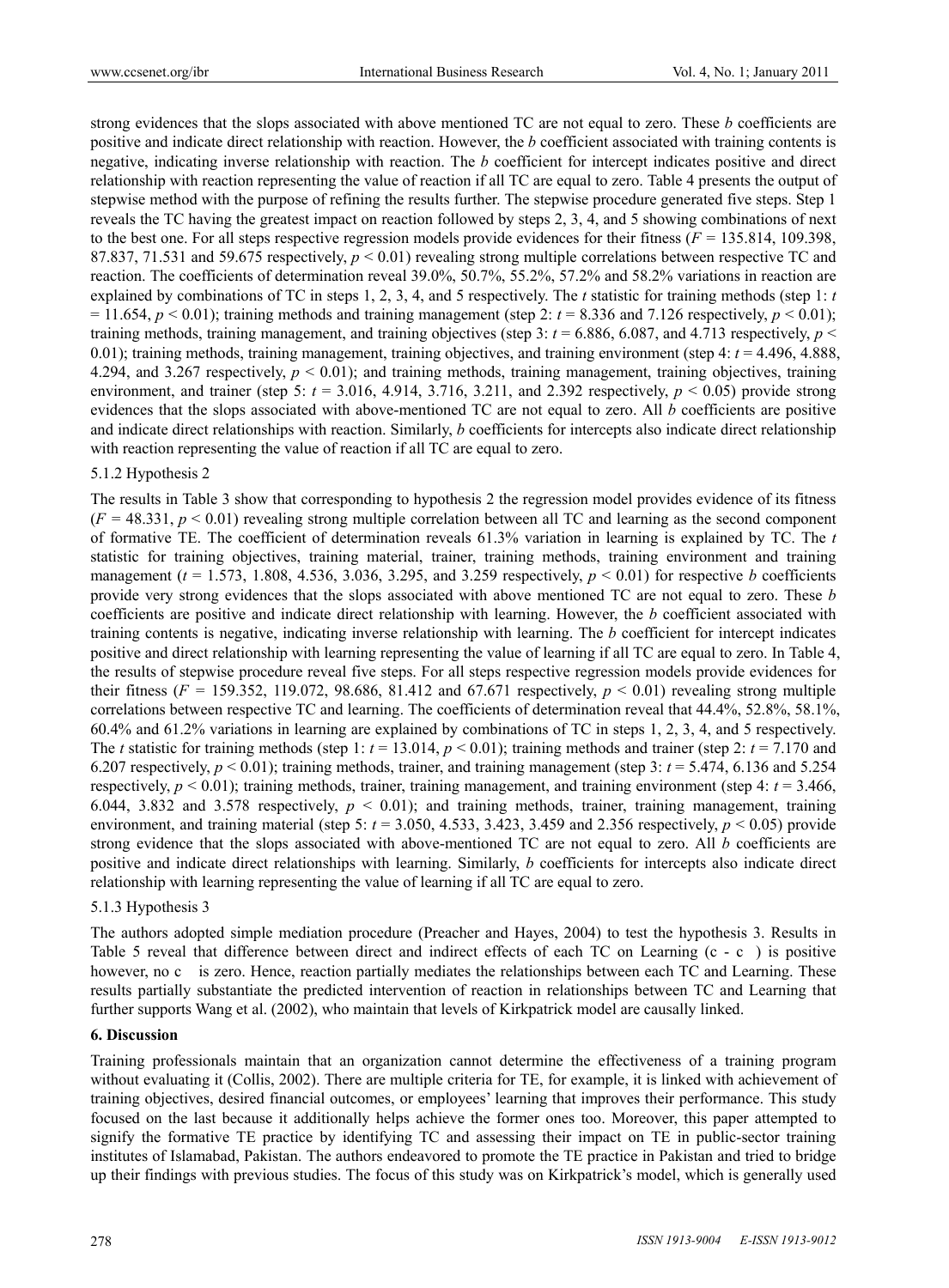by the training evaluators (Faerman and Ban, 2004).

Corresponding to the first research question seeking empirical evidence on significant interrelationships among all TC, this study reveals that all TC are significantly related with each other (see Table 2). These findings support previous studies that emphasize on considering different combinations of TC with respect to different training outcomes. Rajeev et al. (2009) maintain that need based application of training methods, training contents and training material by the trainer helps attain trainees' satisfaction. Likewise, Forsyth et al. (1995) contend that TC like training material, training methods, trainers, training media, training manager and training environment ensure effectiveness of the training program.

Answering the second research question that seeks significant impact of TC on formative TE, this study provides empirical evidence of significant relationships between different sets of TC and formative TE (see Tables 3 and 4). These findings support previous studies. Indira (2008) finds that 55% of participants consider that TC such as training contents, training methods, training material and trainer influence the formative TE (only reaction). Likewise, Basarab Sr. and Root (1992) also maintain the importance of trainees' reaction. They found that training contents, trainer, training material and training environment significantly affect the training program. Previous research also highlights the TC such as training objectives, training contents, trainer, and training methods affect the overall outcomes of the training program. These outcomes are thought to be a way of feedback because these help reset training objectives, redesign the contents, improve the course material and ensure the quality presentation. Moreover, these TC prosper the trainee's learning and affect the overall training program (Sanderson, 1994). As regards learning, Collis (2002) emphasized that if TE is not intended to assess the learner then it would largely be misunderstood because such evaluations provide trainers with the opportunity to review training programs, course material, instructor skills, resource materials etc. When it comes to overall formative TE (the combination of reaction and learning), Elbadri (2001) finds that surveyed organizations rely heavily on them.

Multiple regression analysis (standard method) reveals that all TC are proved to have significant positive impact on both components of formative TE i.e. reaction and learning. However, the impact of training contents on them is found negative yet insignificant. This is because the sample training institutions are found to be neglecting the importance of training contents. Furthermore, the major cause is avoiding Training Need Analysis (TNA) at all or performing an ineffective one. Sample training institutions are found to be designing training courses before inviting participants. In this way, trainees cannot express their requirements regarding design of training contents. Moreover, these institutions develop their own contents for different training programs or their trainers develop some general course contents, in which needs of trainees are generally ignored. These are some basic reasons, which showed the negative and less significant impact of training contents on formative TE. Multiple regression analysis (stepwise method) reveals that training method is found to be the most influencing variable at first step for both components of formative TE. This finding supports Kraiger et al. (2004). The overall results of the study reveal that all TC have significant impact on formative TE under the Kirkpatrick model.

The final research question seeks empirical evidence on intervening role of reaction in relationships between TC and learning. In this respect, findings of this study provide evidence of partial mediation in case of all TC supporting the previous studies (e.g. Wang et al., 2002; Leskiw and Singh, 2007; Tian et al., 2007).

# *6.1 Practical Implications*

The findings of this study provide rationale for inclusion of TE in the training plan. The study offers solution to the training management of public-sector training institutions for conduct of time and cost effective TE. For cost effectiveness, most of the organizations rely on post-training reaction measures only (Faerman and Ban, 2004) because cost increases with each level (Leskiw and Singh, 2007). Tian et al. (2007) recommend that TE should begin with level 1 and should be continued till level 4 if time and budget allow. Therefore, this paper emphasizes only on two components of formative TE i.e. reaction and learning. Moreover, to bridge up theory and practice, findings of this study provide empirical evidence on usability of Kirkpatrick model in training institutions. In addition, this study identifies seven TC that influence formative TE. Therefore, training professionals need to align them with the other training steps with special focus on TE.

# *6.2 Limitations and Future Research*

The Kirkpatrick model is the mostly used TE mechanism (Al-Athari and Zairi, 2002) that comprises four levels. The authors conceptualized the segregation of these four components into two categories i.e. formative and summative evaluation to keep their significance intact. Therefore, they delimited scope of this research by studying first two components of Kirkpatrick model (reaction and learning) and left next two (behavior and results) for future research. Likewise, literature provides evidence that there is a number of TC but this study focused only on the seven most important ones (Aldrich, 2002).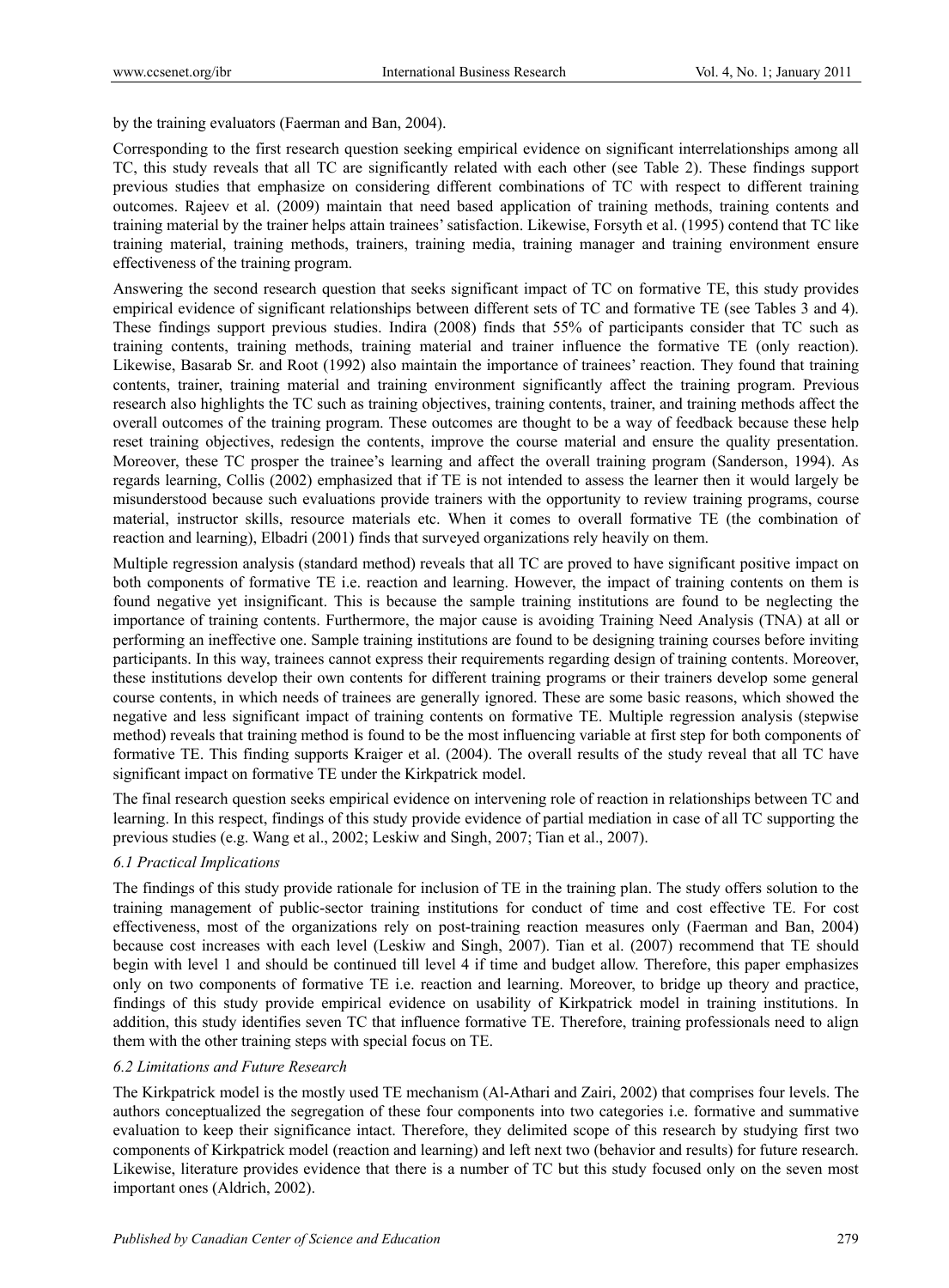Every study is like one piece of a jigsaw puzzle. It does not solve the paradox completely but without its contribution paradox can not be solved. Same is the case with this study as it focused only on components of formative TE but summative ones are still to be studied. This is because, for better understanding of the benefits of training programs, a systematic evaluation at all levels of Kirkpatrick's model is needed (Oostrom and van Mierlo, 2008). Velada and Caetano (2007) maintain that formative TE is an antecedent of summative TE (especially transfer) because all four levels of Kirkpatrick model are causally linked (Wang et al., 2002). This is because each prior level serves as a basis for the next one, and each successive level increases the rigor and thoroughness of the evaluation (Leskiw and Singh, 2007; Tian et al., 2007). Therefore, the authors suggest that in future relationship between TC and components of summative TE, i.e., behavior and results (Laird, 2003) should also be studied so that the influence of TC on overall TE is assessed.

#### **References**

Al-Athari, A., and Zairi, M. (2002). Training evaluation: an empirical study in Kuwait. *Journal of European Industrial Training, 26*(5), 241-251.

Aldrich, C. (2002). Measuring success: In a post-Maslow/Kirkpatrick world, which metrics matter? *Online Learning, 6*(2), 30-32.

Ashton, D., and Easterby-Smith, M. (1979). *Management development in the organization*. London: Macmillan.

Awan, S. H. (2008). Impact of capacity building interventions towards employee development in the garments and apparel organizations of Pakistan (Doctoral dissertation, National University of Modern Languages, 2008).

Ban, C. and Faerman, S. R. (1990). Issues in the evaluation of management training. *Public Productivity & Management Review, 13*(3), 271-286.

Barrington, H. and Reid, M. A. (1997). *Training interventions: managing employee development*. London: Chartered Institute of Personnel & Development.

Basarab Sr., D. J., and Root, D. K. (1992). *The training evaluation process: A practical approach to evaluating corporate training programs (Evaluation in Education and Human Services).* London: Khuwer Academic.

Bober, C. F. and Bartlett, K. R. (2004). The utilization of training program evaluation in corporate universities. *Human Resource Development Quarterly, 15*(4), 363-383.

Chatterjee, S. and Hadi, A. S. (2006). *Regression analysis by example* (4<sup>th</sup> ed.). New Jersey: John Wiley.

Chunn, G. C., and Thacker, C. (1993, February). A manager's role in developing and reinforcing strong training. *Corrections Today, 55*, 48+.

Coles, M. (2000). Virtual universities are the job. *The Sunday Times*, VA.

Collins, D. B. (2002). Performance level evaluation methods used in management development studies from 1986 to 2000. *Human Resource Development Review, 1*(1), 91-110.

Collins, M. E. (2008). Evaluating child welfare training in public agencies: status and prospects. *Evaluation and Program Planning, 31*, 241-246.

Collis, B. (2002). So how effective is your training? *Beverage Industry, 93*(1), 52.

Community-based psychological support: a training manual. (2003). International Federation of Red Cross and Red Crescent socities. Geneva. Accessed http://drr.upeace.org/english/documents// References//Topic%206-Vulnerability%20and%20Capacity%20Assessment//IFRC%202003%20Community%20Ba sed%20Psychological%20Support.pdf on May 30, 2009.

Dean, G. J. (1994). *Designing instruction for adult learners (the professional practices in adult education and human resource development series).* Malabar, FL: Krieger.

Desimone, R. L., Werner, J. M., and Harris, D. M. (2002). *Human resource development* (3rd ed.). Harbor Drive, Orlando: Harcourt College.

Dick, W., and Carey, L. (1996). The systematic design of instruction  $(4<sup>th</sup>$  ed.). New York: Harper Collins.

Elbadri, A. N. A. (2001). Training practices of Polish companies: an appraisal and agenda for improvement. *Journal of European Industrial Training*, *25*(2/3/4), 69-79.

Eseryel, D. (2002). Approched to evaluation of training: theory & practice. *Educational Technology & Society, 5*(2), 93-98.

Faerman, S. R. and Ban, C. (1993). Trainee satisfaction and training impact: issues in training evaluation. *Public*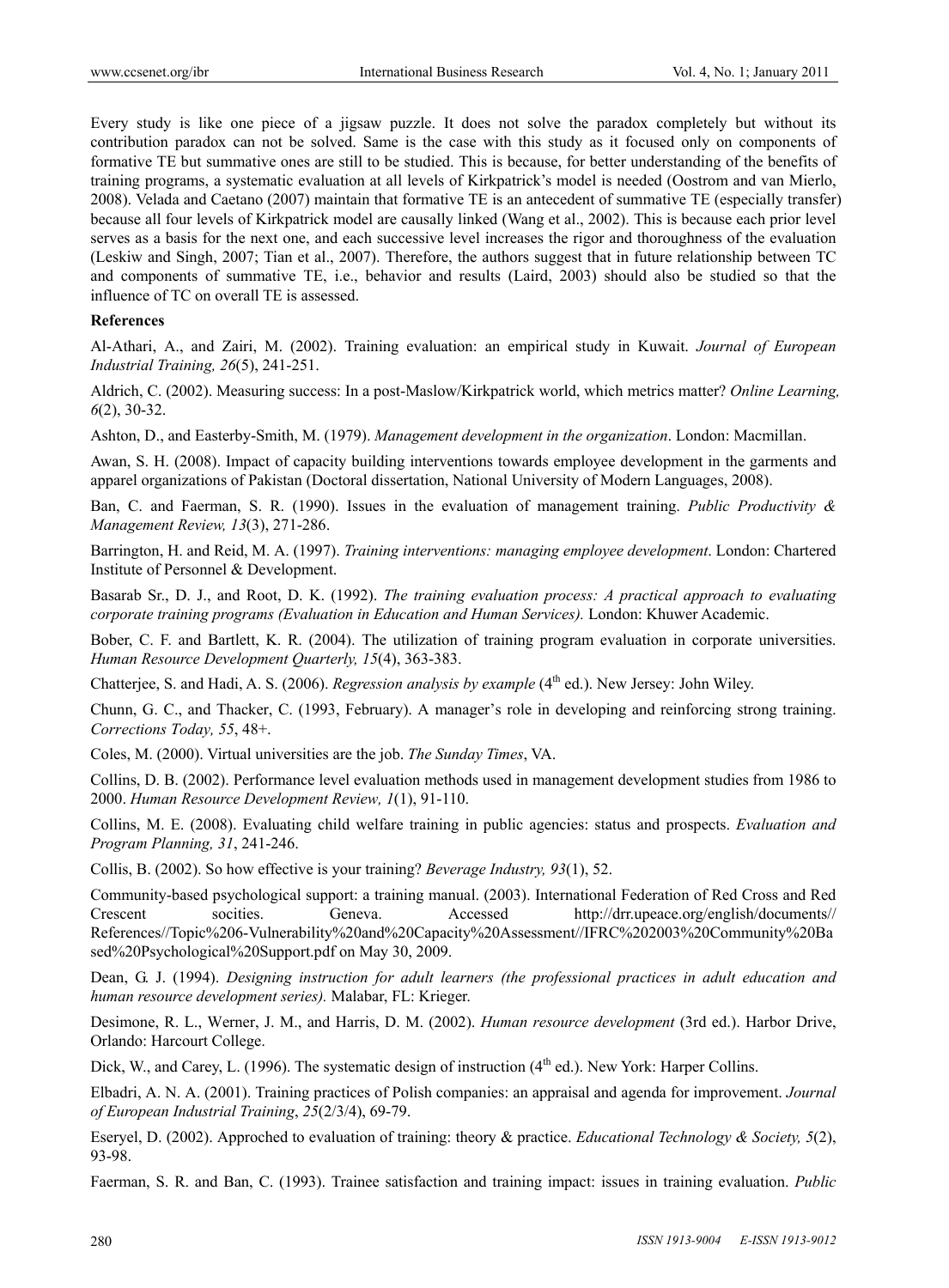*Productivity & Management Review, 16*(3), 299-314.

Farr, J. L., Hofmann, D. A., and Ringenbach, K. L. (1993). Goal orientation and action control theory: Implications for industrial and organizational psychology, *International Review of Industrial and Organizational Psychology, 8,*  193–232.

Forsyth, I., Jolliffe, A., and Stevens, D. (1995). *Evaluating courses: practical strategies for teachers, lecturers, and trainers*. London: Kogan Page.

Galloway, D. L. (2005). Evaluating distance delivery and e-learning: is Kirkpatrick's model relevant? *Performance Improvement, 44*(4), 21-27.

Gliem, J. A., and Gliem, R. R. (2003, October 8-10). *Calculating, interpreting, and reporting Cronbach's alpha reliability coefficient for Likert-type scales.* Paper presented at the Midwest Research-to-Practice Conference in Adult, Continuing, and Community Education, The Ohio State University, Columbus, US.

Goldstein, I. L. (1989). *Training and Development in Organizations* (3rd ed.). US: Pfeiffer

Haertel, G. D., and Walberg, H. J. (1988). Assessing social-psychological classroom environments in program evaluation. *New Directions for Program Evaluation, 40*, 45-61.

Hahs-Vaughn, D., Zygouris-Coe, V., and Fiedler, R. (2007). A hybrid evaluation model for evaluating online professional development. *Technology, Pedagogy and Education, 16*(1), 5-20.

Hamtini, T. M. (2008). Evaluating e-learning programs: an adaptation of Kirkpatrick's model to accommodate e-learning environments. *Journal of Computer Science, 4*(8), 693-698.

Harris, D. and Tessmer, M. (1992). *Analyzing the instructional setting: environmental analysis.* London: Kogan page.

Hashim, J. (2001). *Training evaluation: clients' role*. *Journal of European Industrial Training, 25*(7), 374-379

Hellebrandt, J., and Russell, J. D. (1993). Confirmative evaluation of instructional materials and learners. *Performance + Instruction, 32*(6), 22-27.

Hesseling, P. G. M. (1966). *Strategy of evaluation research in the field of supervisory and management training*. Amsterdam: Van Gorcum.

Houlton III, E. (1998). What is performance? Levels of performance revisited. In Torraco R. (Ed.), *The research agenda for improving performance*. Washington, DC: ISPI Press.

Indira, A. (2008). *Evaluation of training programs for rural development*. *Journal of Applied Quantitative Methods, 3*(2), 139-150.

Iqbal, M. Z. (2008). Training needs assessment: its impact on improvement of human productivity in pharmaceutical organizations of Pakistan (Doctoral dissertation, National University of Modern Languages, 2008).

Jeng, Y., and Hsu, P. (2005, May 30–June 01). *Establishment of evaluation indicators for student practical training in insurance industry.* Paper presented at the proceedings of international conference on redesigning pedagogy: research, policy, practice. National Institute of Education, Nanyang Technological University, Singapore.

Kirkpatrick, D. L. (1959). Techniques for evaluating training programs. *Journal of the American Society for Training Directors, 13*(11)*,* 3–9.

Kirkpatrick, D. L. (1996). Great Ideas Revisited. *Training & Development, 50*(1), 54-59.

Kirkpatrick, D. L., and Kirkpatrick, J. D. (2006). *Evaluating training programs: the four levels* (3<sup>rd</sup> ed.). San Francisco, US: Berrett-Koehler.

Kraiger, K., McLinden, D., and Casper, W. J. (2004). Collaborative planning for training impact. *Human Resource Management, 43*(4), 337-351.

Laird, D. (2003). *Approaches to training and development* (3<sup>rd</sup> ed.). US: Perseus.

Lanigan, M. L. (2008). Are self-efficacy instruments comparable to knowledge and skills tests in training evaluation settings? *Performance Improvement Quarterly, 20*(3-4), 97-112.

Lee, S. H., and Pershing, J. A. (1999). Effective reaction evaluation in evaluating training programs: purposes and dimension classification. *Performance Improvement*, *38*(8), 32-39.

Leskiw, S. and Singh, P. (2007). Leadership development: learning from best practices. *Leadership & Organization Development Journal, 28*(5), 444-464.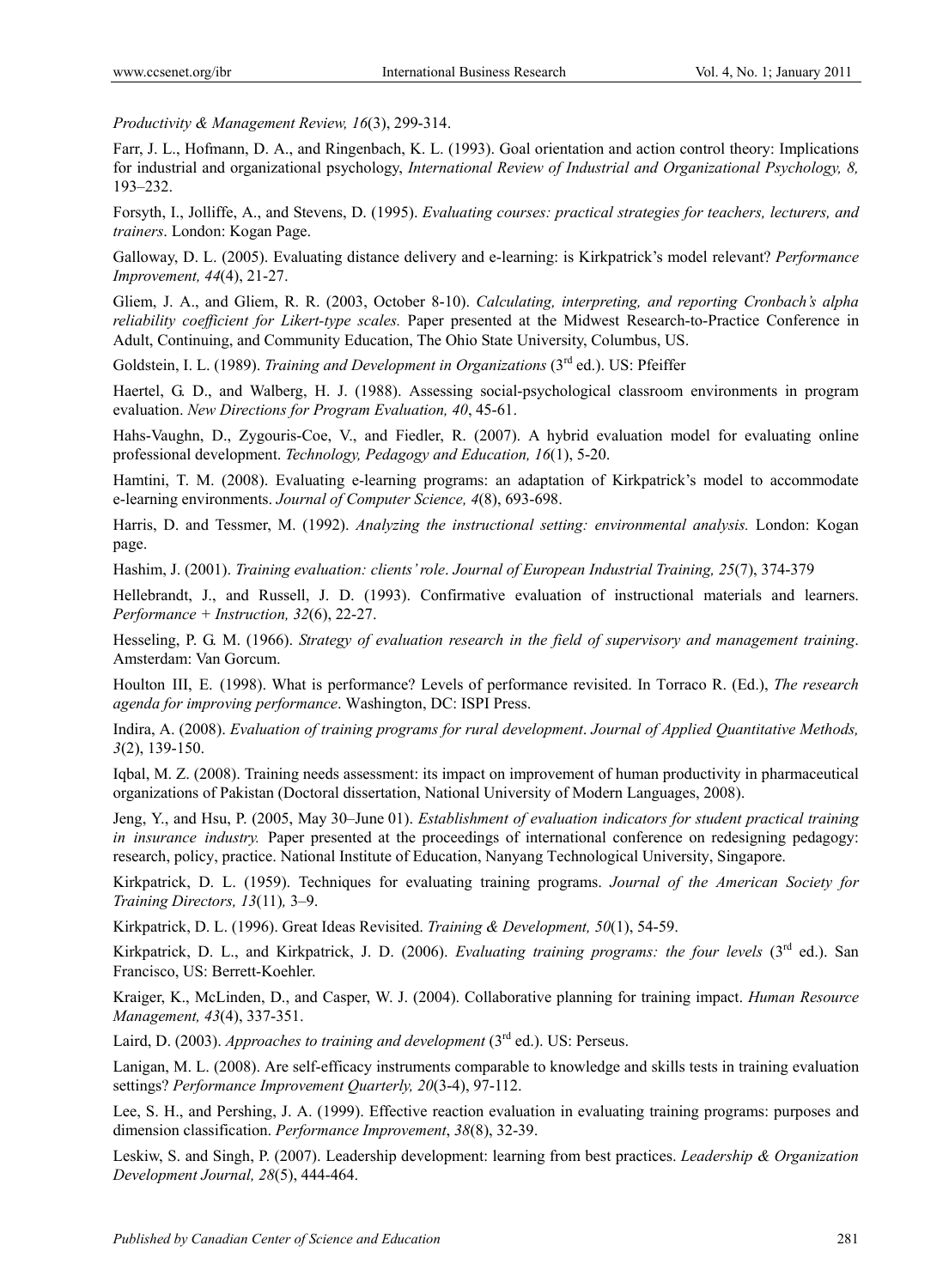Magdy, A. (1999). Measuring and evaluating sales force training effectiveness: a proposed and empirically test model. (Doctoral dissertation, Old Dominion University, Norfolk, VA, 1999).

Miller, L. P. (2002). Perception of training and non training managers of organizational impact measure based on design intent. (Doctoral dissertation, North Carolina State University, 2002.

Morgan, R. B., and Casper, W. J. (2000). Examining the factor structure of participant reactions to training: a multidimensional approach. *Human Resource Development Quarterly, 11*(3), 301–317.

Moskowitz, M. (2008). *A Practical guide to training and development: assess, design, deliver and evaluate.* San Francisco, USA: John Wiley & Sons.

Oostrom, J. K. and van Mierlo, H. (2008). An evaluation of an aggression management training program to cope with workplace violence in the healthcare sector. *Research in Nursing & Health, 31*, 320–328.

Pandey, A. (2007). Strategically focused training in Six Sigma way: a case study. *Journal of European Industrial Training, 31*(2), 145-162.

Pershing, J. A. and Pershing, J. L. (2001). Ineffective reaction evaluation, *Human Resource Development Quarterly, 12*(1), 73-90.

Power, B. (1992). *Instructor excellence: mastering the delivery of training.* San Francisco: Jossey-Bass

Preacher, K. J. and Hayes, A. F. (2004). SPSS and SAS procedures for estimating indirect effects in simple mediation models. *Behavior Research Methods, Instruments, & Computers, 36*(4), 717-731.

Prokopenko, J. (1987). *Productivity management: A practical handbook*. Geneva: International Labor Organization.

Rae, W. L. (2004). Free evaluation tools. Accessd http://www.businessballs.com/trainingprogram

Rajeev, P., Madan, M.S., and Jayarajan, K. (2009). *Revisiting Kirkpatrick's model – an evaluation of an academic training course*. *Current Science, 96*(2), 272-276.

Robinson, D. G., and Robinson, J. C. (1989). *Training for impact: how to link training to business needs and measure the results.* San Francisco: Jossey- Based.

Russ-Eft, D. (2002). A typology of training design and work environment factors affecting workplace learning and transfer. *Human Resource Development Review, 1*(1)*,* 45–65.

Sanderson, G. (1994). Objectives and evaluation. In S. Truelove (Ed.), *Handbook of training and development (2nd ed.)*. Oxford: Blackwell.

Sekaran, U. (2003). *Research methods for business: a skill building Approach, (4th ed.)*. New York: John Wiley.

Smith, A. J., and Piper, J. A. (1990). The tailor made training maze: a practitioner's guide to evaluation. *Journal of European Industrial Training, 14*(8), 2-24.

Sugrue, B. and Fuller, j. (1999). Performance Interventions: Selecting, Implementing and evaluating the results. *American society of training and development*. Alexandria, VA.

Tan, J. A., Hall, R. J., and Boyce, C. (2003). The role of employee reactions in predicting training effectiveness. *Human Resource Development Quarterly, 14*(4), 397-411.

Tennant, C., Boonkrong, M., and Roberts, P. A. B. (2002). The design of training programme measurement model. *Journal of European Industrial Training, 26*(5), 230-240.

Tian, J., Atkinson, N. L., Portnoy, B., and Gold, R. S. (2007). A systematic review of evaluation in formal continuing medical education. *Journal of Continuing Education in the Health Professions, 27*(1), 16–27.

Tracey, W. R. (1992). *Designing training and development system (3rd ed.)*. New York: AMACOM.

Twitchell, S., Holton III, E. F., and Trott Jr., J. W. (2000). Technical training evaluation practices in United States. *Performance Improvement Quarterly, 13(3), 84-109.* 

Velada, R. and Caetano, A. (2007). Training transfer: the mediating role of perception of learning. *Journal of European Industrial Training, (31)*4, 283-296.

Wang, G. G., Dou, Z., and Li, N. (2002). A systems approach to measuring return on investment for HRD interventions. *Human Resource Development Quarterly, 13*(2), 203-224.

Wart, M. V., Cook, S., and Cayer, N. J. (1993). *Handbook of training and development for the public sector: a comprehensive resource*. San Francisco: Jossey-Bass.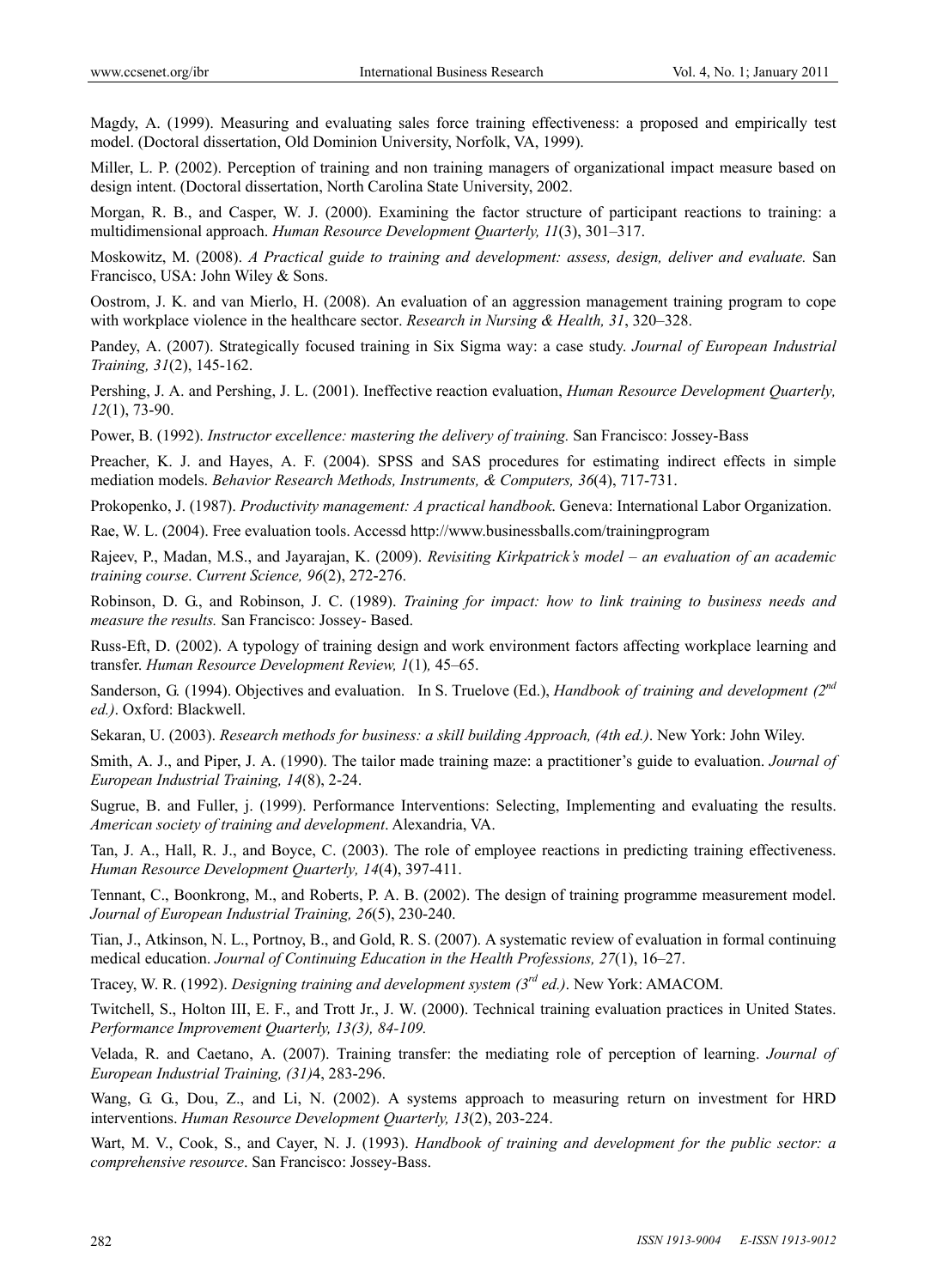| Variables            | Cronbach $\alpha$ | $\boldsymbol{N}$ | $\boldsymbol{M}$ | SD    | Min. | Max. |
|----------------------|-------------------|------------------|------------------|-------|------|------|
| All items            | 0.944             | 38               |                  |       |      |      |
| Training objectives  | 0.827             | 3                | 5.40             | 0.866 | 4    |      |
| Training contents    | 0.623             |                  | 5.59             | 0.625 | 5    |      |
| Training material    | 0.794             | 3                | 5.73             | 0.747 | 4    |      |
| The Trainer          | 0.777             | 3                | 5.85             | 0.696 | 4    |      |
| Training method      | 0.638             | 4                | 5.62             | 0.603 | 4    |      |
| Training environment | 0.734             | 3                | 5.45             | 0.755 | 4    |      |
| Training management  | 0.791             | 3                | 5.24             | 0.932 | 5    |      |
| Reaction             | 0.818             | 10               | 5.81             | 0.534 | 4    |      |
| Learning             | 0.769             | 6                | 5.84             | 0.463 | 3    |      |

## Table 1. Descriptive statistics and reliability of scales

Table 2. Tolerance, Variance Inflation Factor, and inter-correlations among independent variables

| Independent Variables   | Tolerance | VIF   |       |       |       | 4     |       | b     |  |
|-------------------------|-----------|-------|-------|-------|-------|-------|-------|-------|--|
| 1. Training objectives  | 0.525     | 1.905 |       |       |       |       |       |       |  |
| 2. Training contents    | 0.476     | 2.100 | 0.625 |       |       |       |       |       |  |
| 3. Training material    | 0.383     | 2.609 | 0.600 | 0.663 |       |       |       |       |  |
| 4. Trainer              | 0.492     | 2.034 | 0.435 | 0.484 | 0.634 |       |       |       |  |
| 5. Training method      | 0.426     | 2.348 | 0.429 | 0.427 | 0.571 | 0.624 |       |       |  |
| 6. Training environment | 0.497     | 2.011 | 0.428 | 0.390 | 0.467 | 0.460 | 0.648 |       |  |
| 7. Training management  | 0.665     | 1.503 | 0.393 | 0.354 | 0.416 | 0.340 | 0.452 | 0.531 |  |

All correlations are significant at  $p < 0.01$ 

Table 3. Model summary and regression coefficients (Simultaneous Method)

|                              | Dependent Variables  |                      |  |
|------------------------------|----------------------|----------------------|--|
|                              | Reaction $(H_1)$     | Learning $(H2)$      |  |
| <b>Independent Variables</b> | B                    | B                    |  |
| Constant                     | 2.656 <sup>a</sup>   | 1.716 <sup>a</sup>   |  |
| Training objectives          | 0.116 <sup>a</sup>   | 0.057                |  |
| Training contents            | $-0.105b$            | $-0.044$             |  |
| Training material            | $0.085$ °            | 0.089 °              |  |
| Trainer                      | $0.082$ °            | 0.212 <sup>a</sup>   |  |
| Training method              | $0.144$ <sup>a</sup> | 0.176 <sup>a</sup>   |  |
| Training environment         | $0.126$ <sup>a</sup> | $0.141$ <sup>a</sup> |  |
| Training management          | $0.131$ <sup>a</sup> | 0.098 <sup>a</sup>   |  |
| R                            | 0.777                | 0.791                |  |
| Adjusted $R^2$               | 0.590                | 0.613                |  |

 $a_p < 0.01$ ,  $b_p < 0.05$ ,  $c_p < 0.10$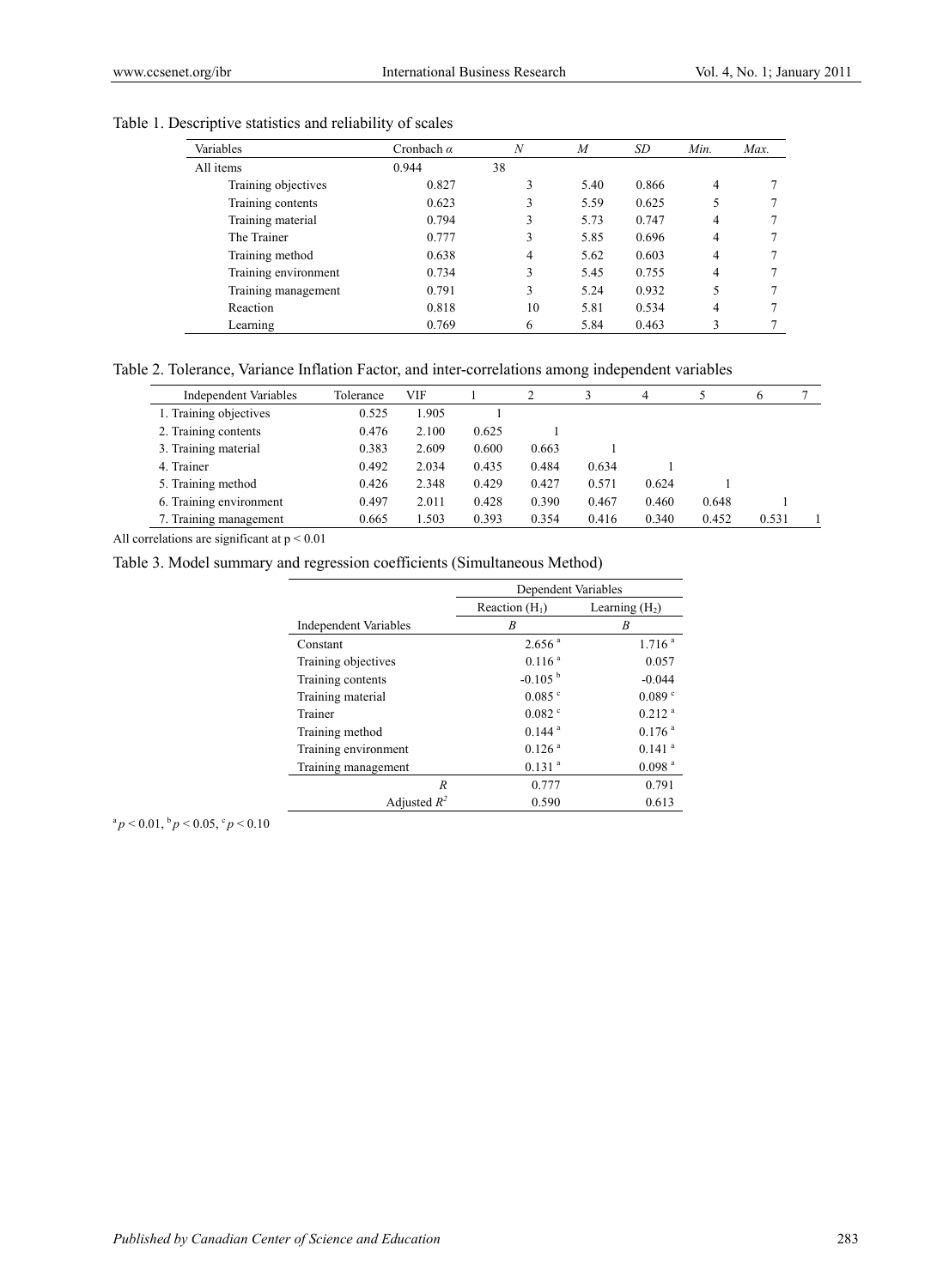|                | $H1$ (DV: Reaction)          |                      | $H2$ (DV: Learning)          |                      |
|----------------|------------------------------|----------------------|------------------------------|----------------------|
| <b>Steps</b>   | <b>Independent Variables</b> | $\boldsymbol{B}$     | <b>Independent Variables</b> | B                    |
| $\mathbf{1}$   | (Constant)                   | $3.135$ <sup>a</sup> | (Constant)                   | 2.486 <sup>a</sup>   |
|                | Training methods             | $0.481$ <sup>a</sup> | Training methods             | $0.591$ <sup>a</sup> |
|                | $\overline{R}$               | 0.627                | $\boldsymbol{R}$             | 0.668                |
|                | Adjusted $R^2$               | 0.390                | Adjusted $R^2$               | 0.444                |
| $\overline{2}$ | (Constant)                   | 2.884 <sup>a</sup>   | (Constant)                   | $1.967$ <sup>a</sup> |
|                | Training methods             | $0.347$ <sup>a</sup> | Training methods             | $0.384$ <sup>a</sup> |
|                | Training management          | $0.192$ <sup>a</sup> | Trainer                      | 0.288 <sup>a</sup>   |
|                | $\overline{R}$               | 0.715                | $\overline{R}$               | 0.730                |
|                | Adjusted $R^2$               | 0.507                | Adjusted $R^2$               | 0.528                |
| 3              | (Constant)                   | $2.667$ <sup>a</sup> | (Constant)                   | 1.803 <sup>a</sup>   |
|                | Training methods             | $0.287$ <sup>a</sup> | Training methods             | $0.292$ <sup>a</sup> |
|                | Training management          | $0.161$ <sup>a</sup> | Trainer                      | $0.269$ <sup>a</sup> |
|                | Training objectives          | 0.133 <sup>a</sup>   | Training management          | $0.151$ <sup>a</sup> |
|                | $\boldsymbol{R}$             | 0.747                | $\boldsymbol{R}$             | 0.766                |
|                | Adjusted $R^2$               | 0.552                | Adjusted $R^2$               | 0.581                |
| 4              | (Constant)                   | 2.616 <sup>a</sup>   | (Constant)                   | $1.734$ <sup>a</sup> |
|                | Training methods             | $0.211$ <sup>a</sup> | Training methods             | $0.201$ $^{\rm a}$   |
|                | Training management          | 0.133 <sup>a</sup>   | Trainer                      | $0.258$ <sup>a</sup> |
|                | Training objectives          | 0.119 <sup>a</sup>   | Training management          | $0.114$ <sup>a</sup> |
|                | Training environment         | 0.128 <sup>a</sup>   | Training environment         | $0.154$ <sup>a</sup> |
|                | $\boldsymbol{R}$             | 0.762                | $\boldsymbol{R}$             | 0.782                |
|                | Adjusted $R^2$               | 0.572                | Adjusted $R^2$               | 0.604                |
| 5              | (Constant)                   | $2.481$ <sup>a</sup> | (Constant)                   | $1.664$ <sup>a</sup> |
|                | Training methods             | $0.156$ <sup>a</sup> | Training methods             | $0.177$ <sup>a</sup> |
|                | Training management          | 0.132 <sup>a</sup>   | Trainer                      | 0.212 <sup>a</sup>   |
|                | Training objectives          | $0.105$ <sup>a</sup> | Training management          | $0.102$ <sup>a</sup> |
|                | Training environment         | $0.124$ <sup>a</sup> | Training environment         | 0.148 <sup>a</sup>   |
|                | Trainer                      | 0.093hb              | Training material            | 0.100 <sup>b</sup>   |
|                | $\overline{R}$               | 0.769                | $\overline{R}$               | 0.788                |
|                | Adjusted $R^2$               | 0.582                | Adjusted $R^2$               | 0.612                |

| Table 4. Model summary and regression coefficients (Stepwise Method) |  |  |
|----------------------------------------------------------------------|--|--|
|                                                                      |  |  |

 $a_p < 0.01$ ,  $b_p < 0.05$ ,  $c_p < 0.10$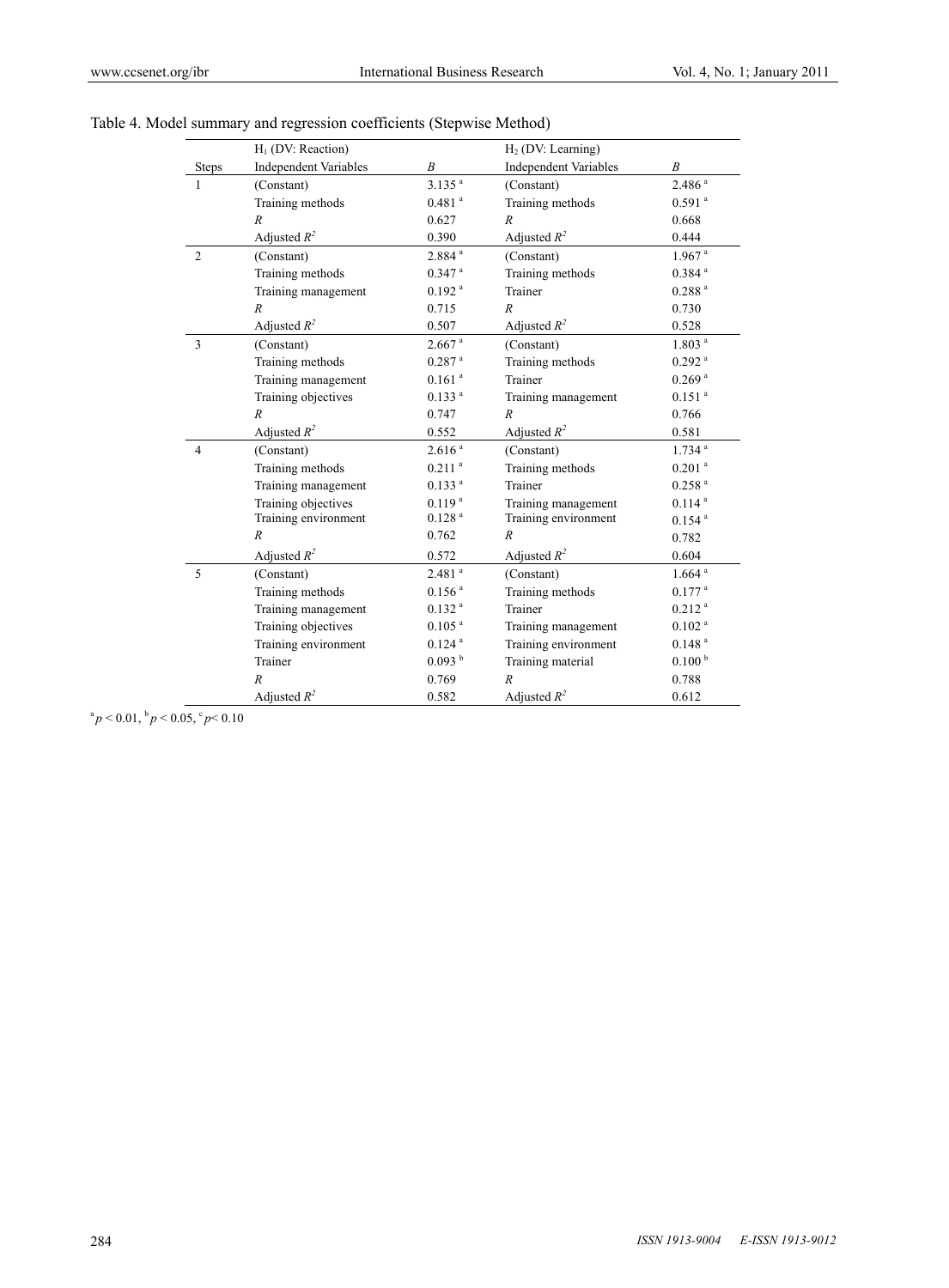| <b>TC</b>              | <b>Regression Equations</b>              | <b>Estimated Regression Equations</b>     |
|------------------------|------------------------------------------|-------------------------------------------|
| Training Objectives    | $L = i_1 + c$ TOB<br>1.                  | $L = 4.163 + 0.305$ TOB<br>1.             |
|                        | 2 <sub>1</sub><br>$R = i2 + a TOB$       | 2 <sup>1</sup><br>$R = 4.295 + 0.286$ TOB |
|                        | $L = i_3 + c$ TOB + b R<br>3.            | $L = 0.601 + 0.067$ TOB + 0.829 R<br>3.   |
| Training Contents      | $L = i_1 + c$ TCO<br>1.                  | $L = 3.676 + 0.382$ TCO<br>1.             |
|                        | $R = i_2 + a TCO$<br>2 <sup>1</sup>      | 2 <sup>1</sup><br>$R = 4.198 + 0.294$ TCO |
|                        | $L = i3 + c$ TCO + b R<br>3 <sub>1</sub> | $L = 0.227 + 0.140$ TCO + 0.822 R<br>3.   |
| Training Material      | $L = i_1 + c TMT$<br>1.                  | $L = 3.349 + 0.429$ TMT<br>1.             |
|                        | $\mathfrak{D}$<br>$R = i_2 + a TMT$      | 2.<br>$R = 3.840 + 0.349$ TMT             |
|                        | $L = i3 + c$ TMT + b R<br>3.             | $L = 0.498 + 0.170$ TMT + 0.742 R<br>3.   |
| Trainer                | $L = i_1 + c$ TRA<br>1.                  | $L = 2.913 + 0.495$ TRA<br>1.             |
|                        | $\mathfrak{D}$<br>$R = i2 + a TRA$       | 2.<br>$R = 3.756 + 0.357$ TRA             |
|                        | $L = i_3 + c$ TRA + b R<br>3.            | $L = 0.291 + 0.246$ TRA + 0.698 R<br>3.   |
| <b>Training Method</b> | $L = i_1 + c$ TMD<br>1.                  | $L = 2.483 + 0.591$ TMD<br>1.             |
|                        | 2 <sup>1</sup><br>$R = i2 + a TMD$       | 2.<br>$R = 3.135 + 0.481$ TMD             |
|                        | $L = i_3 + c$ TMD + b R<br>3.            | $L = 0.345 + 0263$ TMD + 0.682 R<br>3.    |
| Training Environment   | 1.<br>$L = i_1 + c$ TAT                  | $L = 3.400 + 0.442$ TAT<br>1.             |
|                        | $R = i_2 + a TAT$<br>2 <sup>1</sup>      | 2 <sup>1</sup><br>$R = 3.755 + 0.383$ TAT |
|                        | $L = i_3 + c$ TAT + b R<br>3.            | $L = 0.651 + 0.162$ TAT + 0.732 R<br>3.   |
| Training Management    | $L = i_1 + c$ TMM<br>1.                  | $L = 4.213 + 0.304$ TMM<br>1.             |
|                        | 2 <sup>1</sup><br>$R = i_2 + a TMM$      | $R = 4.303 + 0.293$ TMM<br>2 <sup>1</sup> |
|                        | $L = i_3 + c$ TMM + b R<br>3.            | $L = 0.679 + 0.063$ TMM + 0.821 R<br>3.   |

# Table 5. Meditating role of Reaction in relationships between TC and Learning

 $i =$  intercept,  $c =$  direct effect of TC on Learning,  $c =$  indirect effect of TC on Learning,

All beta weights are significant at 0.05 level

#### **Training Characteristics**



Figure 1. The Research Model